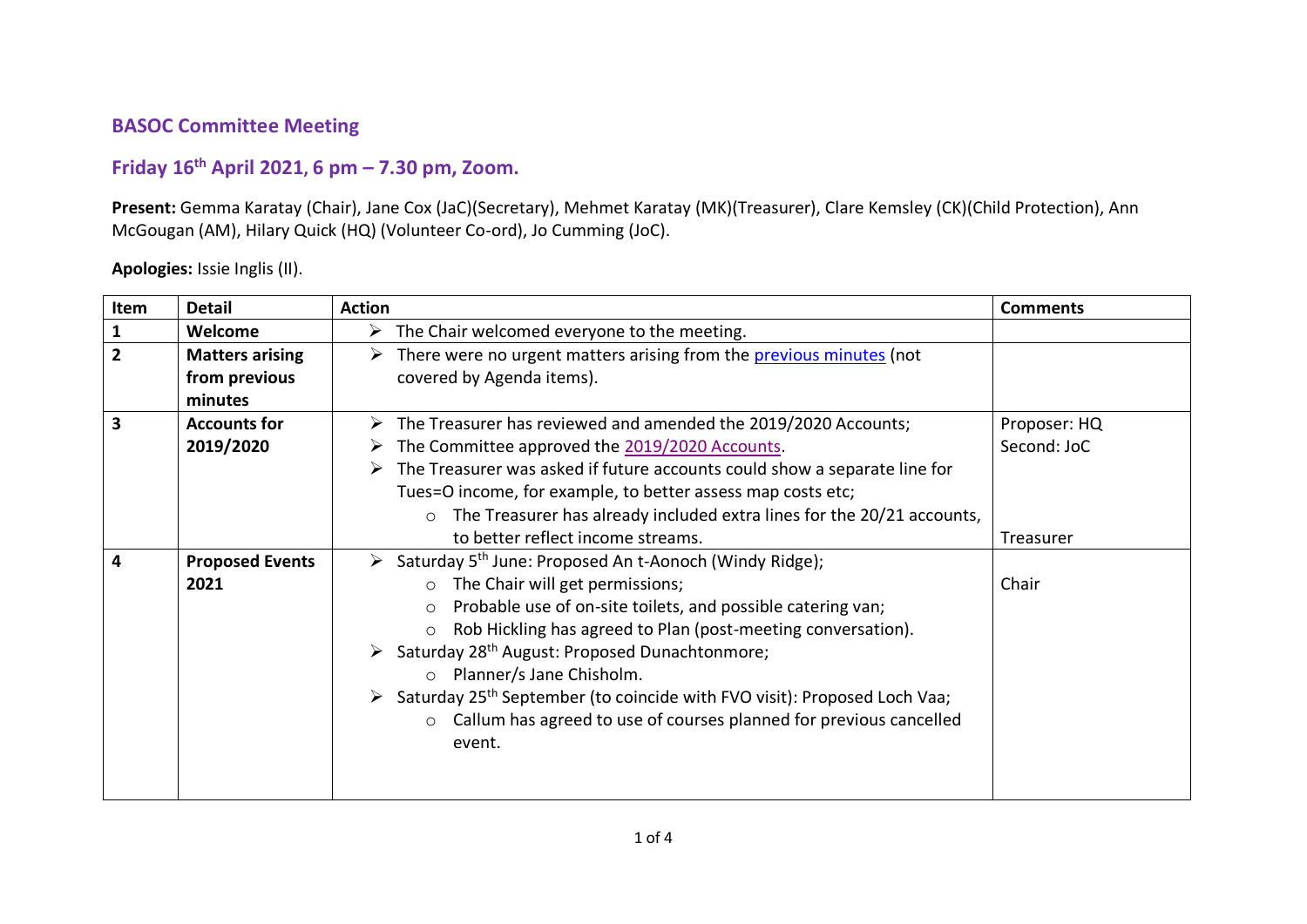| Item    | <b>Detail</b>          | <b>Action</b>                                                                     | <b>Comments</b> |
|---------|------------------------|-----------------------------------------------------------------------------------|-----------------|
| 4       | <b>Proposed Events</b> | $\triangleright$ HQ will register events.                                         | HQ              |
| (contd) | 2021                   | Volunteers required for all events - please contact HQ if you are willing to<br>➤ |                 |
|         |                        | help out in any capacity.                                                         |                 |
| 5       | Tuesday=O              | > Plans for lead-up to Scottish Champs ( $13th$ June):                            |                 |
|         |                        | HQ and Lynne Walker have planned sessions running up to Scottish<br>$\circ$       |                 |
|         |                        | Champs;                                                                           |                 |
|         |                        | Hilary & Lynne plan to do a review of training to assess suitability and<br>➤     |                 |
|         |                        | participation numbers.                                                            |                 |
|         |                        | Plans after Scottish Champs: possible work-up to Scottish 6-Days (if              |                 |
|         |                        | confirmed to go ahead);                                                           |                 |
|         |                        | o Dependent on training review.                                                   |                 |
|         |                        | Any offers to help with Tues=O to HQ.<br>➤                                        |                 |
| 6       | 6-Days 2021            | <b>String Course Update:</b><br>➤                                                 |                 |
|         |                        | No volunteers came forward to Plan the String Course;<br>$\circ$                  |                 |
|         |                        | CK has agreed to be the back-up Planner, & AM has offered to help;<br>$\circ$     |                 |
|         |                        | The theme will be Scottish Wildcats (possible Newtonmore Wildcat<br>$\circ$       |                 |
|         |                        | Trail images to tie in with local interest);                                      |                 |
|         |                        | Course required by end of May;<br>O                                               |                 |
|         |                        | CK liaising with JoC re recce of Area.<br>$\circ$                                 | CK/JoC/AM       |
| 7       | <b>BASOC/SOA</b>       | $\triangleright$ Where we are now:                                                |                 |
|         | $maps - joint$         | Some maps are joint SOA/BASOC responsibility, and this is under<br>$\circ$        |                 |
|         | copyright              | review instigated by Colin Matheson (formerly SOA);                               |                 |
|         |                        | There is a cost implication $-$ map updates can be expensive to<br>O              |                 |
|         |                        | maintain;                                                                         |                 |
|         |                        | Joint ownership can be complicated, so BASOC should decide which<br>$\circ$       |                 |
|         |                        | Map Areas it can afford to take responsibility for, and advise SOA                |                 |
|         |                        | accordingly.                                                                      |                 |
|         |                        | Alison Campbell (Mapping Co-ord) posed some questions to the Committee<br>➤       |                 |
|         |                        | regarding map-use fees and local access negotiation:                              |                 |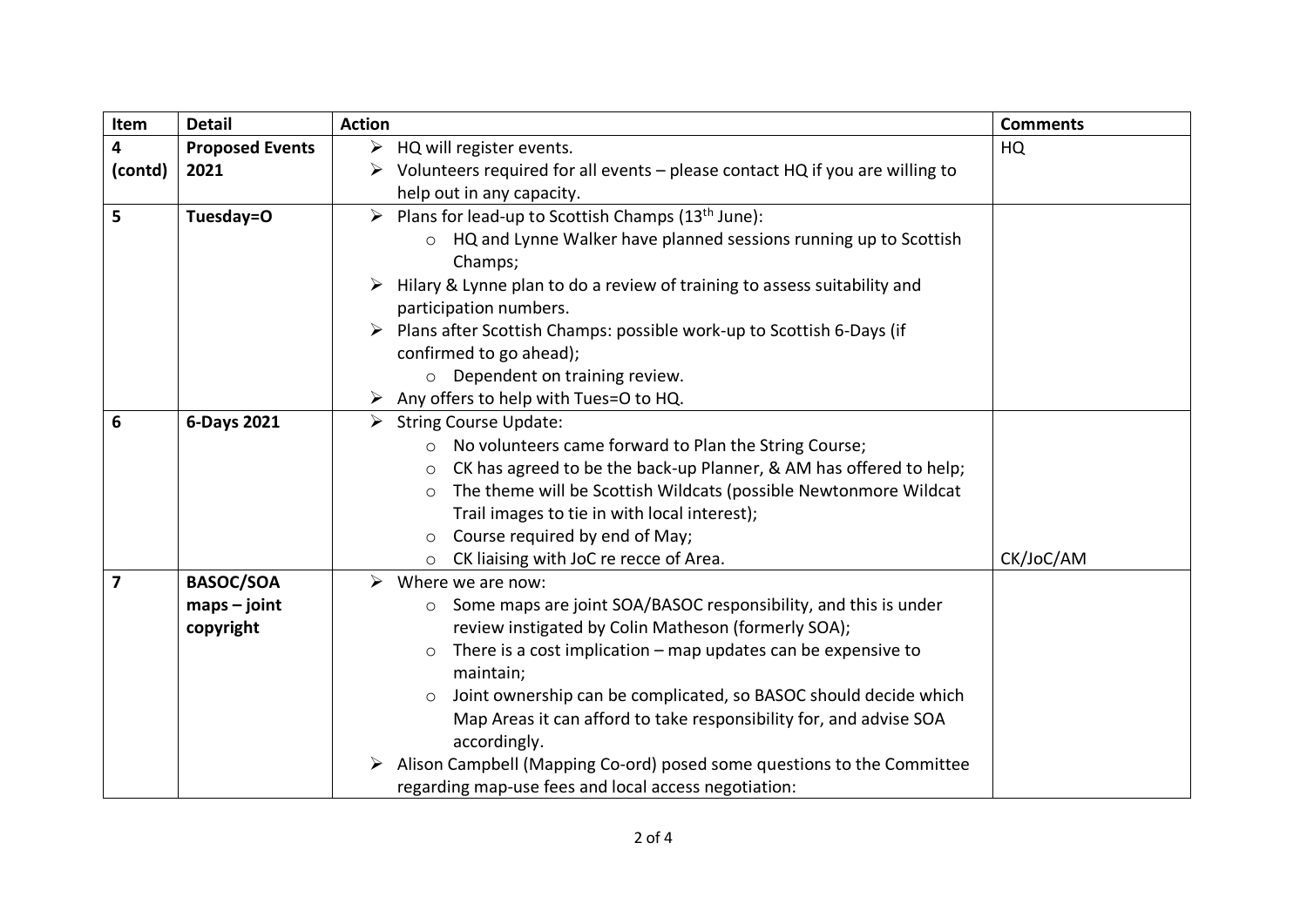| Item    | <b>Detail</b>                                                                            | <b>Action</b>                                                                                | <b>Comments</b> |
|---------|------------------------------------------------------------------------------------------|----------------------------------------------------------------------------------------------|-----------------|
| 7       | <b>BASOC/SOA</b>                                                                         | $\triangleright$ Fees for visiting orienteers requesting to use BASOC maps:                  |                 |
| (contd) | $maps - joint$                                                                           | o The Treasurer proposed a tier system (provisional):                                        |                 |
|         | copyright                                                                                | Top rate: £50 per map/OCAD file (i.e. commercial, none SOA);                                 |                 |
|         |                                                                                          | SOA Clubs: discounted to £30 per map;                                                        |                 |
|         |                                                                                          | Student Groups: discounted to £10 per map;                                                   |                 |
|         |                                                                                          | Volunteer-run O development (i.e. ScotJOS): Free.                                            |                 |
|         |                                                                                          | All rates negotiable.<br>$\circ$                                                             |                 |
|         |                                                                                          | BASOC would prefer to negotiate access (initially through Mapping Co-ord),<br>➤              |                 |
|         |                                                                                          | to foster and maintain good local land-owner relationships.                                  |                 |
| 8       | <b>BASOC Club</b><br>See summary documents prepared by HQ: Project Plan & SCIO Q&A.<br>➤ |                                                                                              |                 |
|         | <b>Development</b>                                                                       | SCIO Application: information-gathering and BASOC Constitution revision in                   |                 |
|         | <b>Officer</b>                                                                           | progress;                                                                                    |                 |
|         |                                                                                          | The Committee agreed that Committee Members could act as<br>$\circ$                          |                 |
|         |                                                                                          | Trustees (not compulsory to be both), rather than recruit additional                         |                 |
|         |                                                                                          | bodies;                                                                                      |                 |
|         |                                                                                          | The Secretary agreed to amend the Constitution for SCIO.<br>$\circ$                          | Secretary       |
|         |                                                                                          | A revised Club Constitution will need to be approved at AGM, or<br>interim SGM.              |                 |
|         |                                                                                          | The Secretary agreed to complete the SCIO Application.<br>$\circ$                            | Secretary       |
|         |                                                                                          | $\triangleright$ SOA Development Funding Application: completed and submitted by HQ;         |                 |
|         |                                                                                          | ○ Closing date is end of April, so may know outcome in May.                                  |                 |
|         |                                                                                          | $\triangleright$ The Committee thanked HQ for all her work thus far in progressing the above |                 |
|         |                                                                                          | items.                                                                                       |                 |
| 9       | <b>AOB</b>                                                                               | Child Protection (CP): No issues;<br>➤                                                       |                 |
|         |                                                                                          | Junior forms due for update soon;<br>O                                                       |                 |
|         |                                                                                          | All Coaches need to check CP training up-to-date;<br>$\circ$                                 |                 |
|         |                                                                                          | Clubs now required to have two Child Protection Officers (CPO);<br>$\circ$                   |                 |
|         |                                                                                          | The Committee agreed HQ will be second CPO.                                                  |                 |
|         |                                                                                          | COVID-19: No issues.                                                                         |                 |